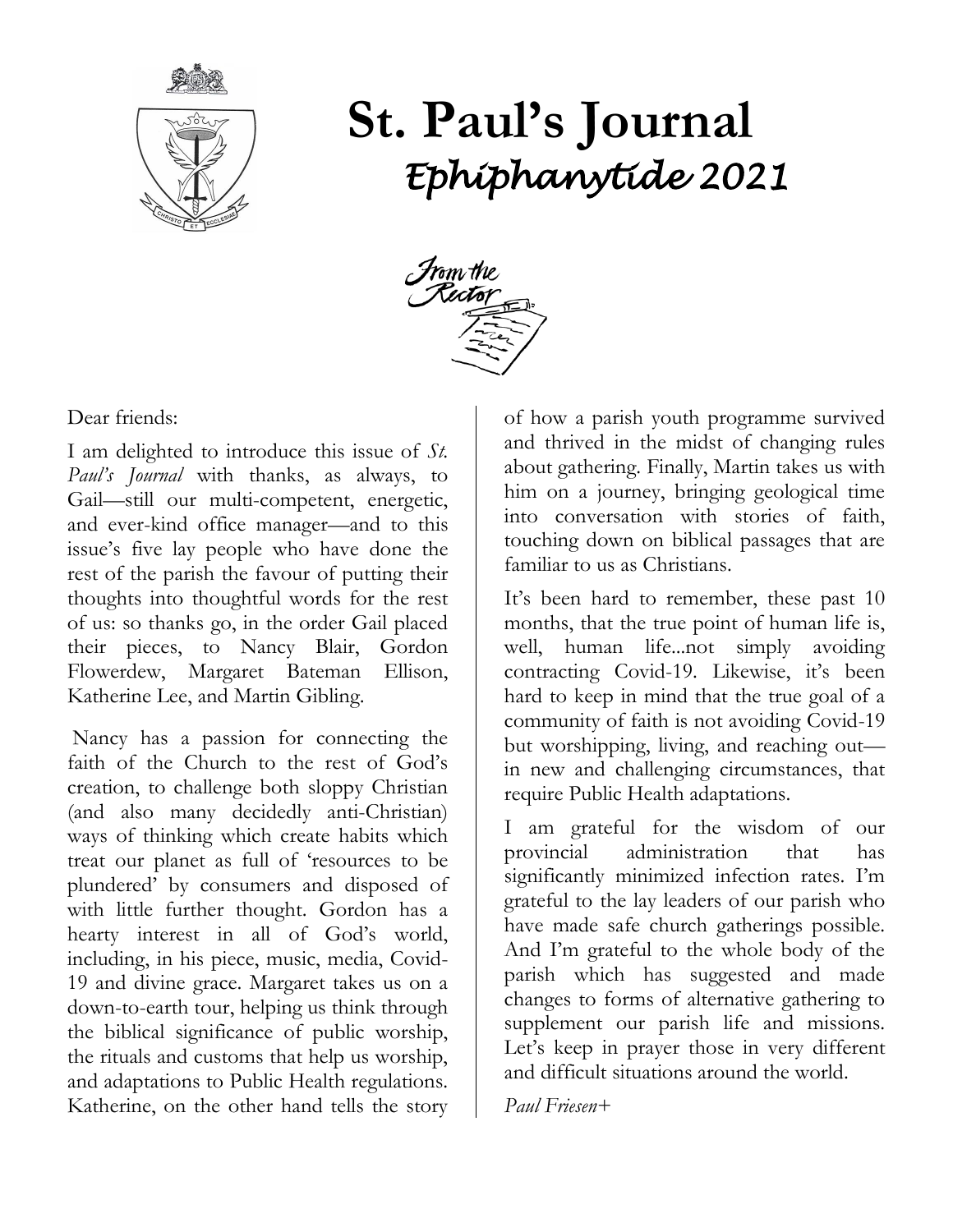### **Love of Creation & Nature in Times of Covid-19**

Remember last year, at the beginning of the Covid 19 pandemic, the sadness and despair felt when our Premier closed beaches and trails? Nova Scotians had instinctively sought solace and respite in those early days of the pandemic. City parks and dog parks were closed. I remember the day the *Dartmouth Commons* gates were chained and padlocked. There was a lot of discussion about how keeping an individual from nature could negatively affect their mental health. And I remember the joy on the day that the locks and chains came off that same gate. We were free; our dogs were free. We were back where we belonged!

During these times of Covid 19, the 'Great Pause', we have had many reminders of how we long for and need nature. Are we, as a society, connecting this longing and need with caring and being responsible for creation? In other words, 'will we love creation enough to save it'? Or, will we forget that we are part of creation and need it?



From the beginning of the pandemic, Jane Goodall has been one of those speaking to the connection between Covid-19 and our relationship with nature.

[https://www.msn.com/en-au/news/coronavirus/jane](https://www.msn.com/en-au/news/coronavirus/jane-goodall-says-global-disregard-for-nature-brought-on-coronavirus-pandemic/ar-BB12t90E?ocid=sf)[goodall-says-global-disregard-for-nature-brought-on](https://www.msn.com/en-au/news/coronavirus/jane-goodall-says-global-disregard-for-nature-brought-on-coronavirus-pandemic/ar-BB12t90E?ocid=sf)[coronavirus-pandemic/ar-BB12t90E?ocid=sf](https://www.msn.com/en-au/news/coronavirus/jane-goodall-says-global-disregard-for-nature-brought-on-coronavirus-pandemic/ar-BB12t90E?ocid=sf)

She states, "… we should have known a pandemic-like coronavirus was coming because other viruses, such as SARS and HIV, also jumped the species barrier from animals." She stresses that the loss of animal habitat and intensive farming are part of the problem. She makes it clear that "… we need to think differently about how we interact with the natural world." Goodall, like many others, has called for a ban on the trade of wildlife and is saying that the human civilization is doomed if we do not adapt our food habits after Covid-19.

[https://www.theguardian.com/science/2020/jun/03/ja](https://www.theguardian.com/science/2020/jun/03/jane-goodall-humanity-is-finished-if-it-fails-to-adapt-after-covid19?fbclid=IwAR0unoRVdKRm2Eat9oeT5_zGJnHrKWY6tZ35J_PgIeoOVCVi6Z0_WJkeh2k) [ne-goodall-humanity-is-finished-if-it-fails-to-adapt-after](https://www.theguardian.com/science/2020/jun/03/jane-goodall-humanity-is-finished-if-it-fails-to-adapt-after-covid19?fbclid=IwAR0unoRVdKRm2Eat9oeT5_zGJnHrKWY6tZ35J_PgIeoOVCVi6Z0_WJkeh2k)[covid19?fbclid=IwAR0unoRVdKRm2Eat9oeT5\\_zGJnH](https://www.theguardian.com/science/2020/jun/03/jane-goodall-humanity-is-finished-if-it-fails-to-adapt-after-covid19?fbclid=IwAR0unoRVdKRm2Eat9oeT5_zGJnHrKWY6tZ35J_PgIeoOVCVi6Z0_WJkeh2k) [rKWY6tZ35J\\_PgIeoOVCVi6Z0\\_WJkeh2k](https://www.theguardian.com/science/2020/jun/03/jane-goodall-humanity-is-finished-if-it-fails-to-adapt-after-covid19?fbclid=IwAR0unoRVdKRm2Eat9oeT5_zGJnHrKWY6tZ35J_PgIeoOVCVi6Z0_WJkeh2k)

Jane Goodall is just one of many who appeal regularly to the human race, also part of nature, to change our relationship WITH nature.

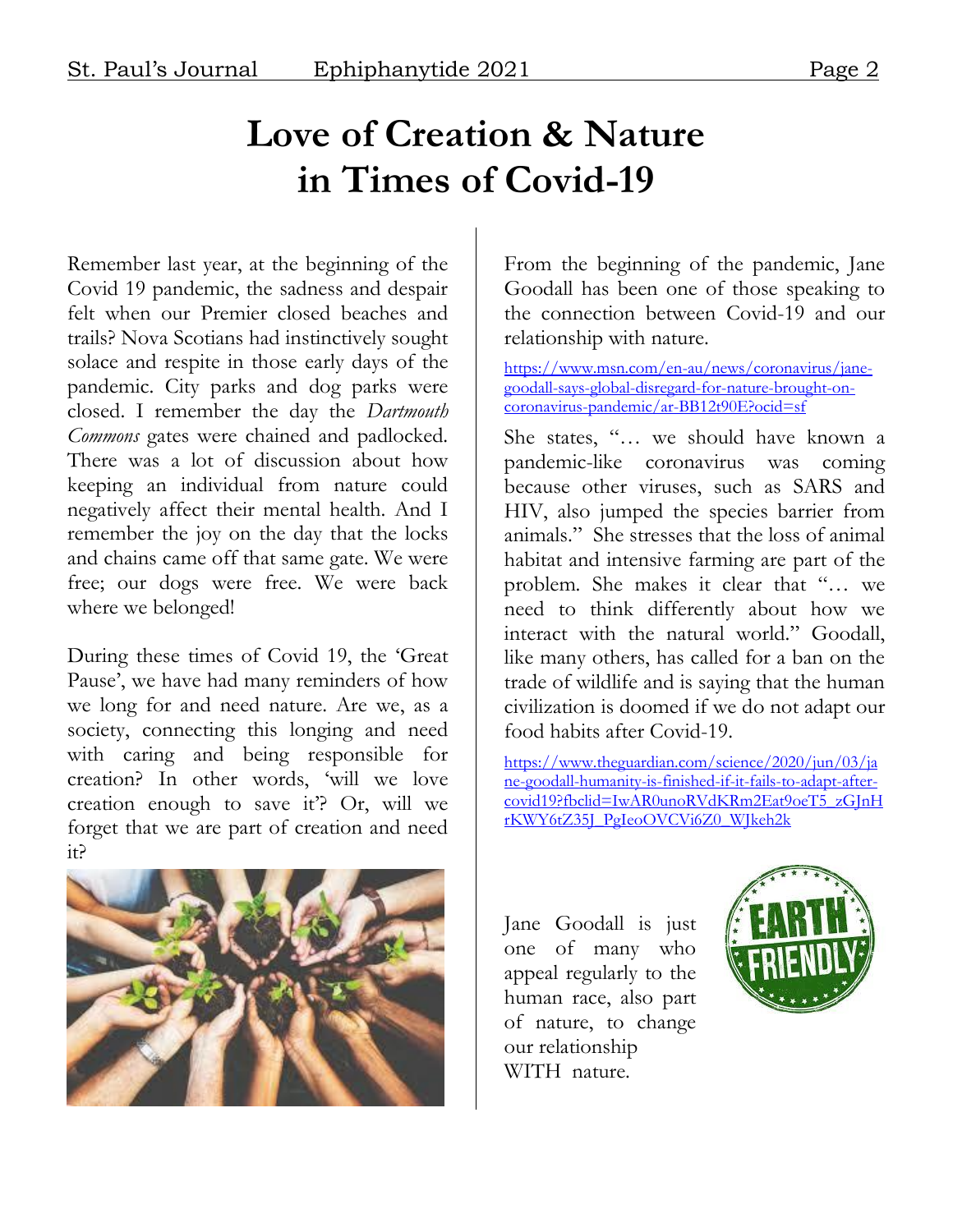In July 2020, there was episode on *The Weather Channel* warning of the danger of further viruses because of the forest fires and loss of habitat in the Amazon rainforest

[https://www.theweathernetwork.com/ca/news/article/](https://www.theweathernetwork.com/ca/news/article/amazon-rainforest-could-be-next-source-of-deadly-viruses-scientists-warn-climate-change) [amazon-rainforest-could-be-next-source-of-deadly](https://www.theweathernetwork.com/ca/news/article/amazon-rainforest-could-be-next-source-of-deadly-viruses-scientists-warn-climate-change)[viruses-scientists-warn-climate-change](https://www.theweathernetwork.com/ca/news/article/amazon-rainforest-could-be-next-source-of-deadly-viruses-scientists-warn-climate-change)

The United Nations and the World Health Organization have been very vocal on this issue:

[https://www.theguardian.com/world/2020/jun/17/pan](https://www.theguardian.com/world/2020/jun/17/pandemics-destruction-nature-un-who-legislation-trade-greenrecovery?fbclid=IwAR15xPDz665Pdj9xEZCj9wqGs6ruRNQzlu4hLuTk83yn33OKSmM_qj69NcI) [demics-destruction-nature-un-who-legislation-trade](https://www.theguardian.com/world/2020/jun/17/pandemics-destruction-nature-un-who-legislation-trade-greenrecovery?fbclid=IwAR15xPDz665Pdj9xEZCj9wqGs6ruRNQzlu4hLuTk83yn33OKSmM_qj69NcI)[greenrecovery?fbclid=IwAR15xPDz665Pdj9xEZCj9wq](https://www.theguardian.com/world/2020/jun/17/pandemics-destruction-nature-un-who-legislation-trade-greenrecovery?fbclid=IwAR15xPDz665Pdj9xEZCj9wqGs6ruRNQzlu4hLuTk83yn33OKSmM_qj69NcI) [Gs6ruRNQzlu4hLuTk83yn33OKSmM\\_qj69NcI.](https://www.theguardian.com/world/2020/jun/17/pandemics-destruction-nature-un-who-legislation-trade-greenrecovery?fbclid=IwAR15xPDz665Pdj9xEZCj9wqGs6ruRNQzlu4hLuTk83yn33OKSmM_qj69NcI)

[https://www.npr.org/sections/coronavirus-live](https://www.npr.org/sections/coronavirus-live-updates/2020/07/06/888077232/u-n-predicts-rise-in-diseases-that-jump-from-animals-to)[updates/2020/07/06/888077232/u-n-predicts-rise-in](https://www.npr.org/sections/coronavirus-live-updates/2020/07/06/888077232/u-n-predicts-rise-in-diseases-that-jump-from-animals-to)[diseases-that-jump-from-animals-to-](https://www.npr.org/sections/coronavirus-live-updates/2020/07/06/888077232/u-n-predicts-rise-in-diseases-that-jump-from-animals-to)humans? fbclid=IwAR0uTiukkOmqfyMGWr8AAnLr0sZ\_8nUS7 nUJsEyzQzm5aAfOEEZRHtgcw4I.

There is no lack of articling, nor lack of information about the seriousness of this issue. It is painfully clear, that unless human beings change, we will be entering into a world where pandemics could be 'the norm'. A world of masks, shutdowns, and isolation:

a future no-one wants to even consider. So how do we plot a different future, a future where the *Dartmouth Commons* remains unchained and we are not banned from our beaches?

We are hearing from many people worldwide on how we need to rethink our relationship to the rest of creation. We humans must protect wildlife and habitats, and we must do it now. We must recognize our place in God's creation. We need to love creation and view ourselves as an integrated part of it. Not just possess creation and misuse it carelessly.

*Nancy Blair is a Parishioner at St. Paul's Church and an active member of the Diocesan Environmental Network (DEN), Diocese of Nova Scotia and Prince Edward Island*

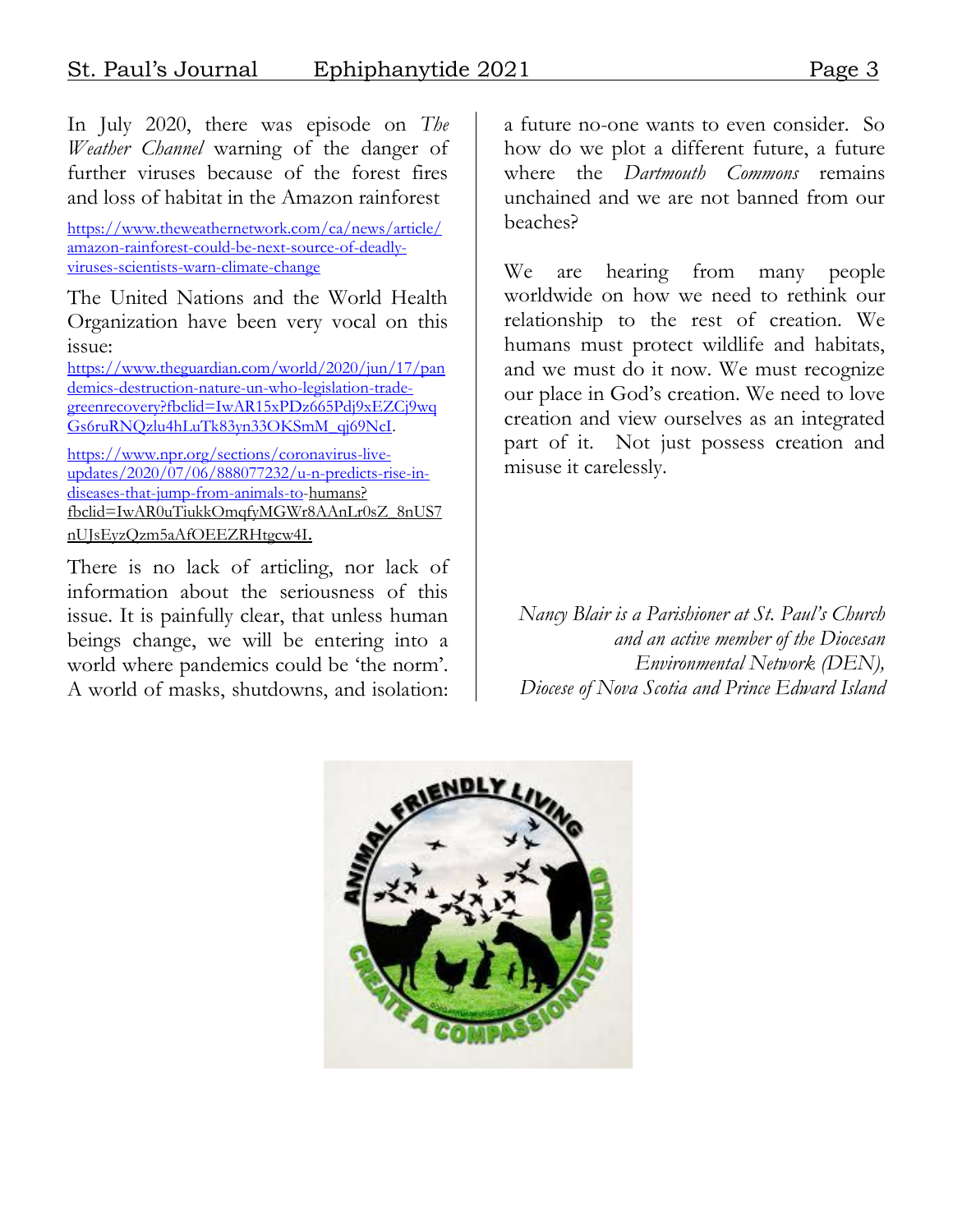## **Girded, Grieved and Graced**

*(A cautionary tale)*

The success of the Atlantic Bubble is attracting attention in the United States. CNN decides to interview seniors in Atlantic Canada about their experience during the pandemic. Our music band at St. Paul's has a Facebook page with pictures of band members, with me being the oldest member.

Girded. Sunday Nov 22<sup>nd</sup>, 6 pm. My son Mark emails that he has been contacted by CNN via our Facebook page. They want to interview seniors from a variety of walks of life. He asks if he should send them my contact information? It's an opportunity to promote the band, so I say 'Yes'. The following morning, CNN contacts me and asks if they can interview me in my home that afternoon? The questions they want to ask are:

- How has covid-19 affected your daily life?
- What do you think of the Atlantic Canada Bubble?
- How many times have you gone into quarantine/traveled outside the bubble?
- We'd love to hear about the band you are in.

Monday Nov 23rd, 3:15 pm. A local producer and cameraman show up at our house. They are 15 minutes earlier than they said they would be, and I haven't yet put on a clean shirt.

I bumble through a 15-minute interview and then, they astonish me by asking me to play something? They tell me that a few seconds

of music provides a good segue between my interview and whatever comes next in the programming. I do my best to play *Sundown*, by Nikki Iles, on our out-of-tune piano, and assure them that I will not be offended if they are not able to use any of my interview or my playing.

Grieved. That same morning, my wife Kathleen had received a call from her office with news that a co-worker had tested positive for Covid. Everyone in Kathleen's department was asked to get tested and to stay home until further instructions were given. The implications do not fully register in our minds. Kathleen's office and the office of the affected person are at opposite ends of a hall, and the nature of their work does not require them to interact. I am preoccupied with thoughts about my imminent interview with CNN. During the interview, responding to the question about how Covid-19 affected my daily life, I mention that Kathleen had received a call that morning to say that one of her co-workers had tested positive.

Tuesday Nov 24<sup>th</sup> am. We receive 2 emails. One is from CNN asking me to keep them abreast of information regarding Kathleen's Covid status. Understandably, they are concerned for the two individuals they had sent to interview me in my home. The other email is an official email from Public Health Nova Scotia recommending that all employees at Kathleen's workplace get tested and self-isolate pending the result of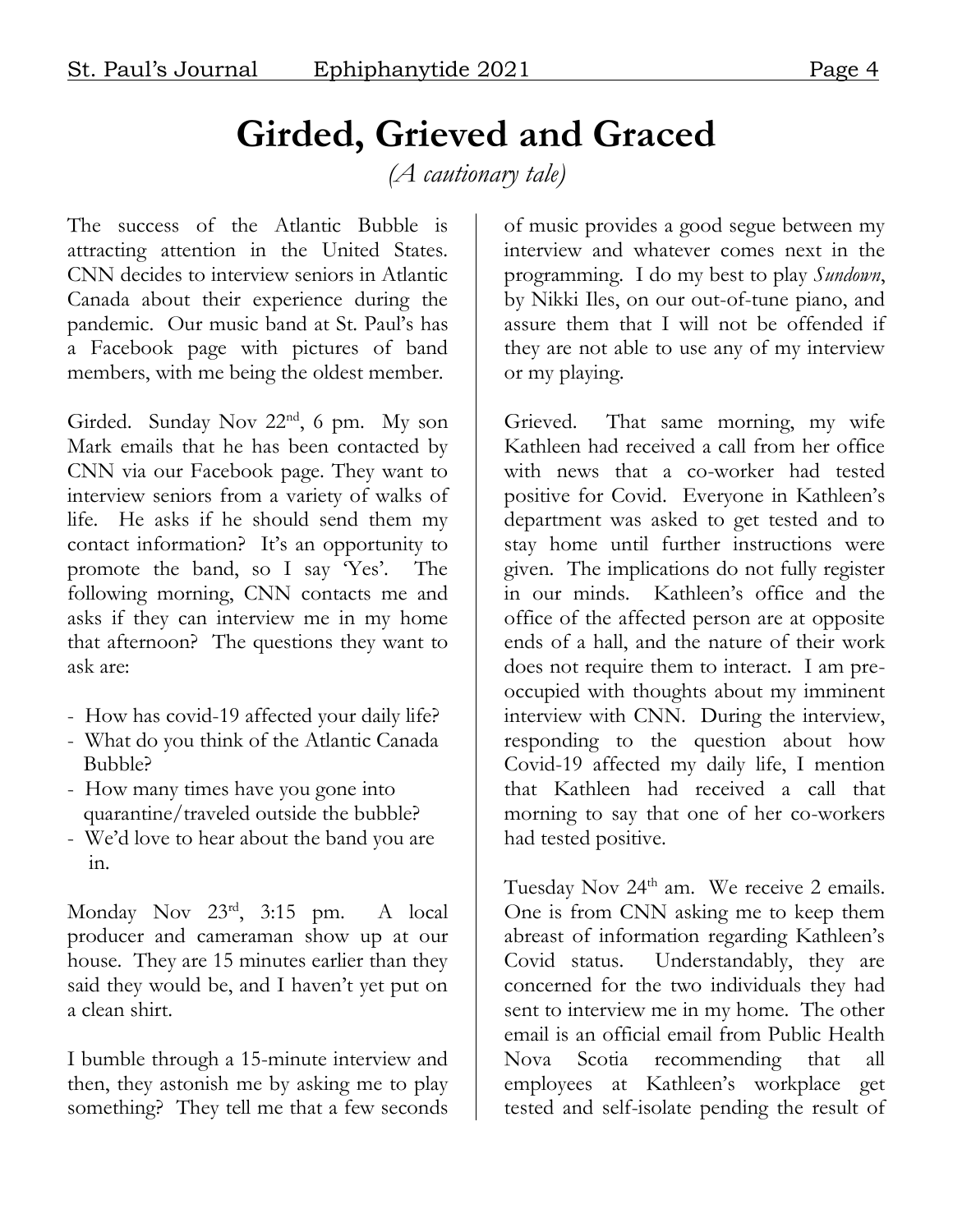their respective tests. Kathleen's personal risk, given that she has no interaction with the infected person, is categorized as "moderate". (Since Sachi and I live with Kathleen, we also have the same risk category designation.)

Graced. Tuesday Nov  $24<sup>th</sup>$  pm. Sachi sees on Instagram that there's a place in Halifax where one can be tested at no charge, without having to wait several days for an appointment and for the result. Kathleen goes immediately to be tested and, after waiting in line for two hours, and then one hour more for the result, the result comes back negative. CNN is notified and everyone is relieved.

I had been told that my piece might be aired on Alisyn Camerota's New Day show on Wednesday morning, Nov  $25<sup>th</sup>$ . I watch every minute, but the entire 3 hours are devoted to the pandemic in the US and issues relating to the transition in the presidency. How do I feel? Am I sad? Does it really matter in the grand scale of things? What matters is that we are loved, that we look out for each other, and that we have a role in God's plan. Kathleen's negative test was God's act of grace. We are all recipients of grace and we are to be agents of grace.

Friday afternoon, the emails start to roll in that our friends saw me on CNN, all 10 seconds, either on Friday morning or on Friday afternoon when the program was repeated.

> *Submitted by Gordon Flowerdew St. Paul's Parishioner and Musician*

God is our refuge, our strength<br>and our salvation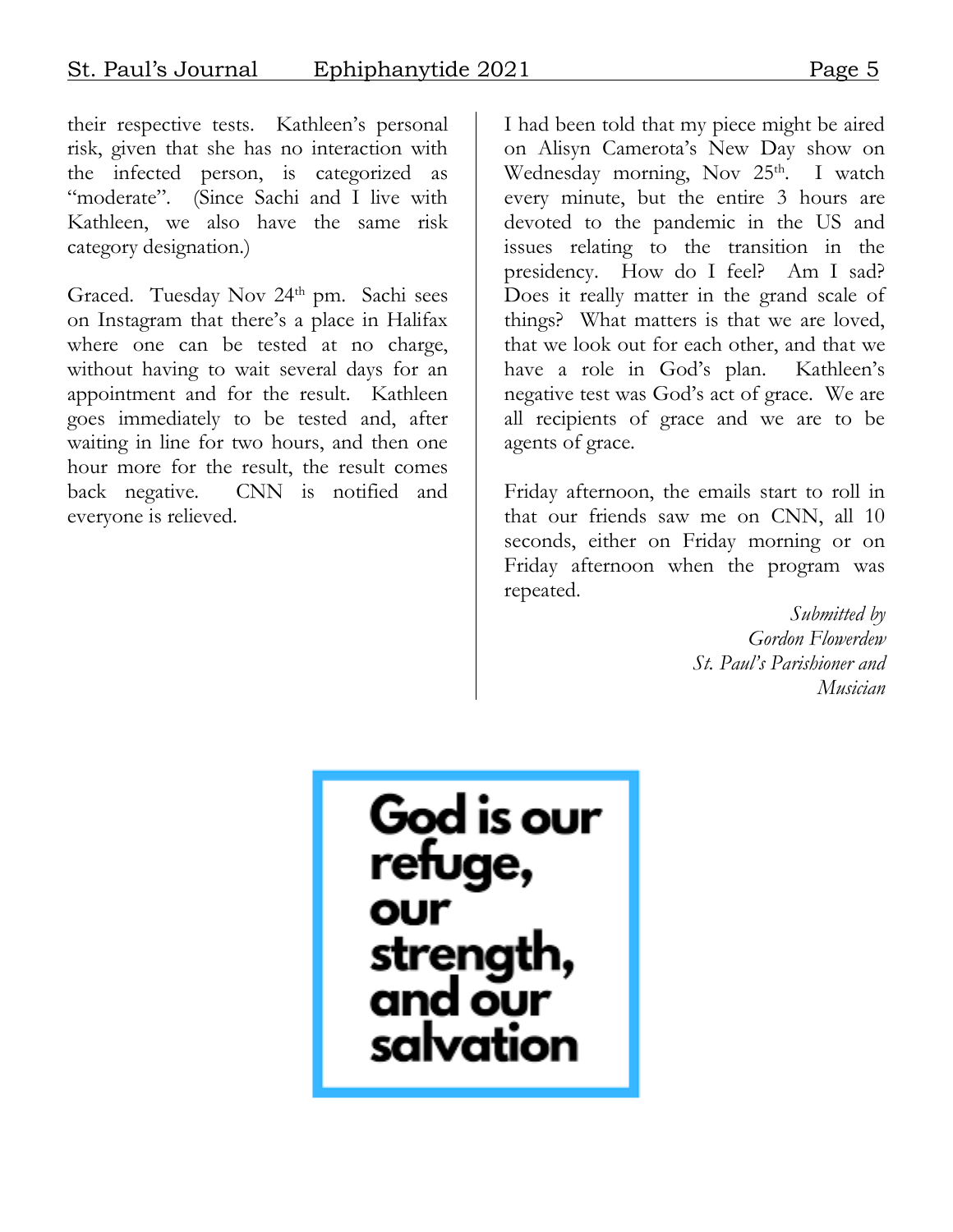#### **Beyond the Chancel Steps: Customs and Covid 19**

Who hasn't been affected by COVID 19? The Chancel Guild is no exception as we support worship, especially receiving the Eucharist at St. Paul's over recent months. Three things direct what we do and how it is done:

- 1. The Eucharist as a Central Rite
- 2. Customs
- 3. Public Health Regulations

1. The Eucharist as a central rite: Over the years we have been informed of the story of the institution of the Eucharist by Jesus on the night before his crucifixion by reading passages in four books of the New Testament (*Matthew 26:26-28; Mark 14:22-24; Luke 22:17-20; and Corinthians 11:23-25).*

Those passages led to the Prayer of Consecration in the Communion Service, p.82 in the Canadian *Book of Common Prayer*. One helpful way it has been described is as follows: Four actions in the prayer are at the heart of celebrating the Eucharist:

…the same night that he was betrayed, (Jesus) *took Bread*; and when he had *given thanks* to you, he *brake it*; and *gave it* to his disciples, saying, "Take, eat; this is my Body which is given for you: Do this in remembrance of me. Likewise, after supper he took the cup of wine and, when he had given thanks, he gave it to them, saying, Drink ye all, of this; for this is my Blood of the new Covenant, which is shed for you

and for many for the remission of sins: Do this, as oft as ye shall drink it, in remembrance of me." Thus, raising the question, "How do we maintain these actions within Covid 19 restrictions?"

2. Customs: Over the centuries liturgical customs have evolved. We have customs particular to the Anglican way of doing things and at St. Paul's. For example: lay people preparing the wine and bread, sharing a common cup, breaking wafers and pita bread, the priest handling the bread, lay people as chalice bearers, kneeling at the rail before the high communion table, passing the peace, doors open to however many wish to attend a service, sitting and walking close to each other, as well as speaking and singing unmasked. Customs, customs, customs, all things needing to be reconsidered under Covid 19 restrictions while adhering to the main activities of the Eucharistic rite and gathering for a service.

3. Public Health Regulations: As civil regulations evolve the SafeR Church Committee responds by setting policies for Chancel Guild and others to follow.

Wednesday Communion – In June when ten people were allowed to gather, the Wednesday 11 o'clock Communion service in the Chancel resumed. We sign in and out, spacers are set out for seating in alternate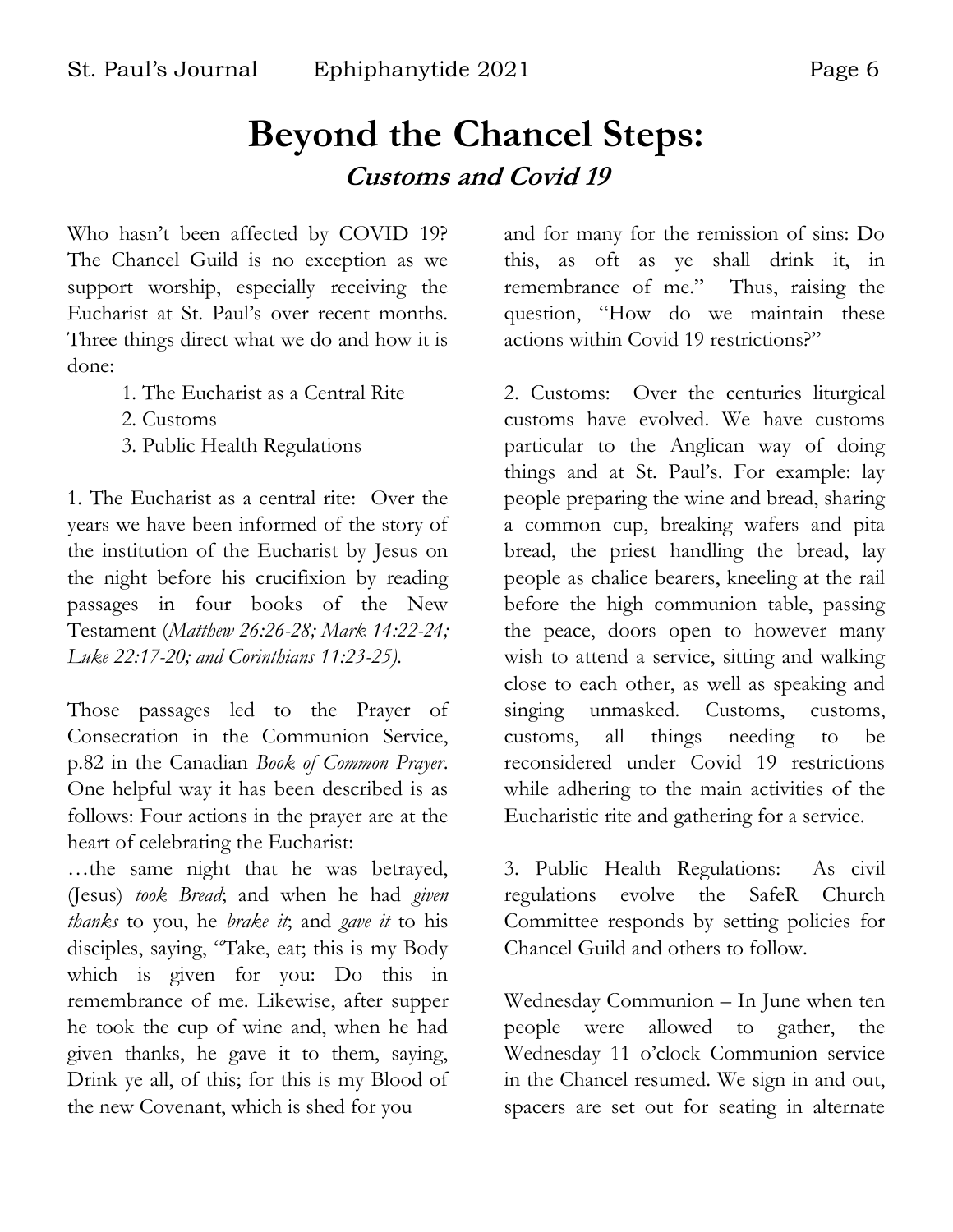pews in the Chancel, social distances are encouraged at the rail and we are asked to stand (to avoid touching it). Small paper cups are used, and consecrated wine is poured from a common cruet rather than sharing the chalice. Masks and sanitizer are used when consecrating the bread and wine and while preparing vessels and elements in the Vestry. Since September, a lay person has been assisting the celebrant.



Communion in the Nave - During July, BAS communion services were held for up to ten people on Wednesday evenings in the Nave. Using the Nave meant there was more than 72 hours between the Nave and the Chancel areas being re-used, a safe Public Health practice. In addition to following the practices instituted for Wednesday morning services, "bubble pews" were designated to socially distance individuals and households in the Nave. Individuals, one at a time, approached the celebrant to receive a wafer

and then approached the assistant (6 feet to the right) extending their small cup to receive wine.

Sunday Communion - On August 30<sup>th</sup>, Sunday communion services resumed. Our doors now open to more than 10. In fact, up to 150 were accommodated in designated "bubble pews" allowing for the required social distance between individuals and households. Everyone is expected to wear masks except when leading service and receiving the elements. The practices initiated in June at the Wednesday services around registering at the door, using sanitizer, having wafers rather than breaking pita bread, using a common cruet and individual cups had been expanded for more people and the celebrant assisted by the theological intern. Sunday, November 29<sup>th</sup> we returned to *Video Services* only due to a '2nd wave of Covid' until the Province allowed us to reopen again, with a 100 person maximum on Christmas Eve.

Directed by the SafeR Church Committee and the Rector, the Chancel Guild adapted procedures for setting up safely for the Eucharist. Thus, we can all continue collectively, respecting Public Health restrictions and by adapting customs, to take both bread and wine, give thanks, break and bless both elements, and receive them. If we adhere to the changing protocols established, we will continue to keep safe and be blessed by the grace gained by participating in the Eucharist and communing together.

> *Submitted by Margaret Bateman Ellison, Co-Director, St. Paul's Chancel Guild*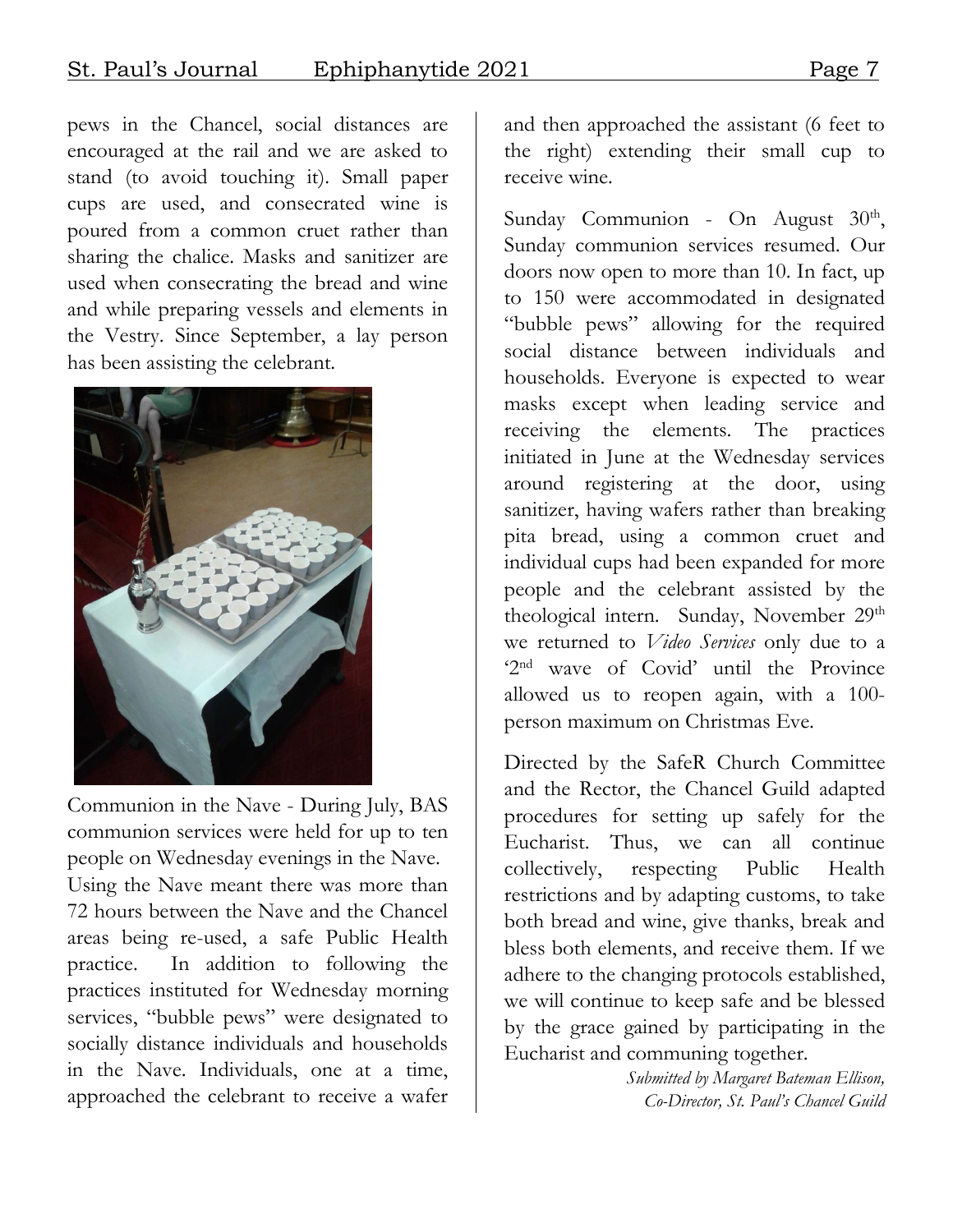#### **From the Youth Group**

With the relaxing of restrictions to allow the gathering of small groups in July, the newly formed St Paul's Youth Group began meeting weekly over the summer at Parish House. I had the pleasure of leading the group, alongside Benjamin von Bredow, the parish divinity intern. Adriel Driver acted as Parent Coordinator and also took on the very important job of organizing snacks. We were joined by a group of around six to ten youth over the summer, including several from St Paul's and from outside the parish, for games, prayer, discussion, and the building of some very unstable spaghetti towers. We followed the 622 curricula for youth, based on the service order for youth on page 622 of the Book of Common Prayer, with a focus on the meaning and purpose of prayer, both personal and communal, and the development of

personal prayer habits. Supplementing the curriculum were several youth-suggested topics, including the creation of the world, the end of the world and the Devil. Along with the reading of scripture, Benjamin taught and led the plain chant of a psalm each week. The youth in the group, when asked, said that they enjoyed coming because "I get to have fun with and hang out with kids my own age", "I can say what I think" and "I like the positive vibe of the group!". The Youth Group continued throughout the fall and has been reactivated since the Christmas break.

> *Katherine Lee St. Paul's Youth Group Co-Leader*

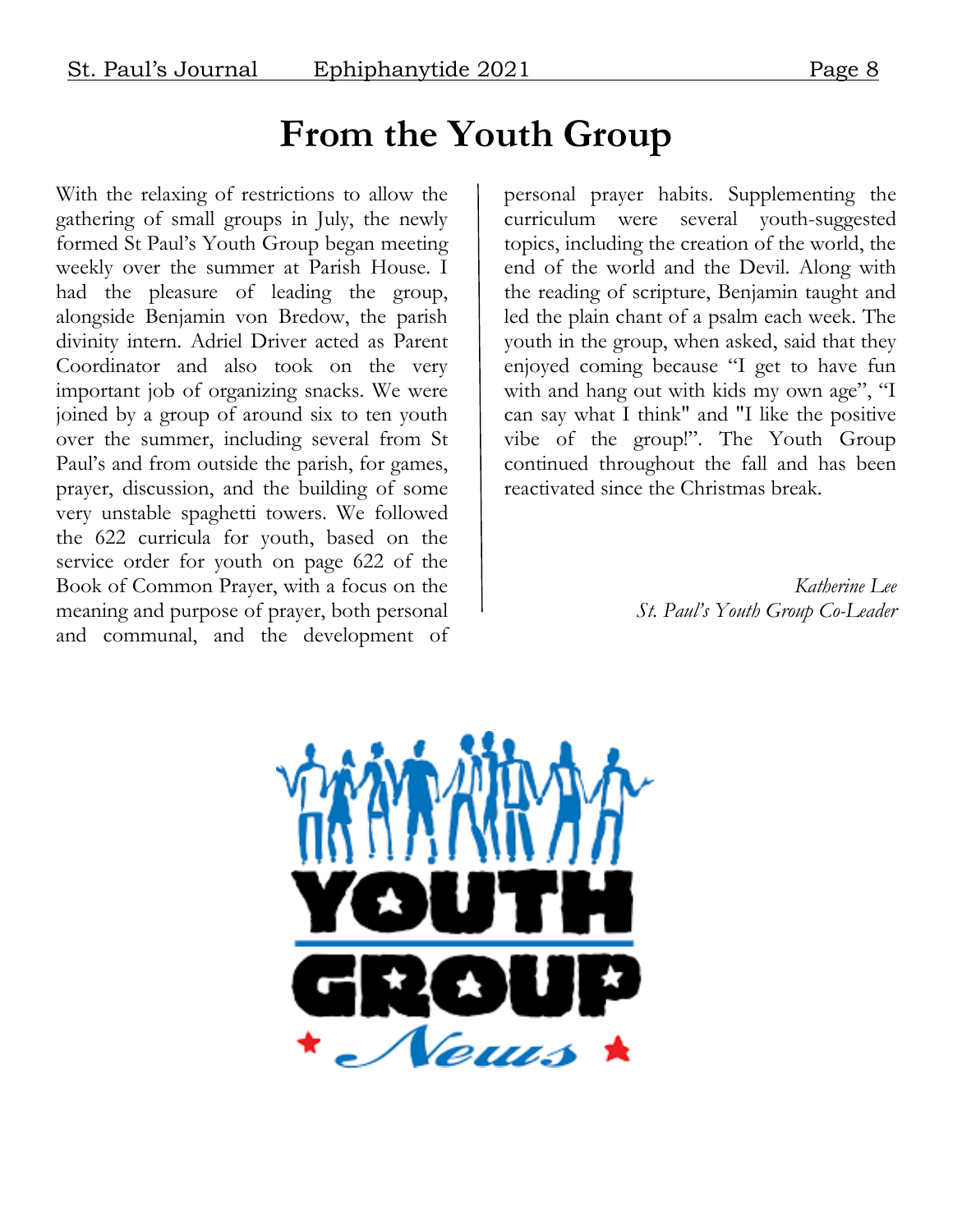# **In a Dry and Weary Land**

A Winter Read - for Some People

"O God, thou art my God, I seek thee, My soul thirsts for thee, my flesh faints for thee, As in a dry and weary land where no water is." *(Psalm 63)*

So speaks David, the psalmist, from the desert country west of the Dead Sea – a land of dry water courses, where David hid in the ravine of Ein Gedi from King Saul. I remember the barren deserts of the Dead Sea, Sinai and Negev, landscapes of rock and sand where the only water trickles from a cliff face, and a wind-sculpted rock provides shelter from the blistering sun. Halifax receives 1400 millimetres of precipitation each year, but Sinai receives only 40 millimetres, often from a single storm when the wadis explode into brief flash floods. The parched desert is a familiar biblical metaphor for difficult times in our lives.

But the Near East was not always like this. Recent research has started to paint a fascinating picture of human history and climate change, drawing on oxygen isotope records from stalagmites in caves near Jerusalem, as well as the changing level of the Dead Sea.

The biblical record is not always easy to validate. However, Abraham is considered to have lived in about 1,800 BC (nearly 4,000 years ago in the Near East Bronze Age), the Exodus took place in about 1,400 BC, and David was king in about 1,000 BC (in the Iron

Age). The Bible yields an unrivalled insight into the daily lives of Bronze and Iron Age peoples -- Rebekah covering her face as Isaac alights from his camel; Benaiah going down into a pit on a snowy day to kill a lion.

As the ice sheets melted back some 18,000 years ago, atmospheric circulation and ocean currents adjusted across the Northern Hemisphere, heralding a rise in temperature and rainfall in the Near East. From 10,000 to 7,000 years ago, rainfall in the Jordan Valley was double what it is today. Rivers flowed strongly, lakes were widespread across the Sahara, and the Dead Sea was at a high level. By 10,000 years ago, the "Neolithic Revolution in Agriculture" was well advanced as villagers cultivated cereal and other crops and domesticated sheep, goats, cattle, and pigs. Within a few thousand years, most villagers in the region had become farmers. The donkey – the beast of burden par excellence -- was domesticated in Egypt more than 6,000 years ago.

About 10,000 years ago, settlers began to irrigate crops from a spring at Jericho in the Jordan Valley. The watchtower at Jericho (possibly to provide warning of flash floods) was discovered in Kathleen Kenyon's excavations in the 1950s and is among the oldest known human structures. Jericho has

also yielded the first sundried bricks, dating to 9,500 years ago and still bearing the fingerprints of the makers. By 6,000 years ago,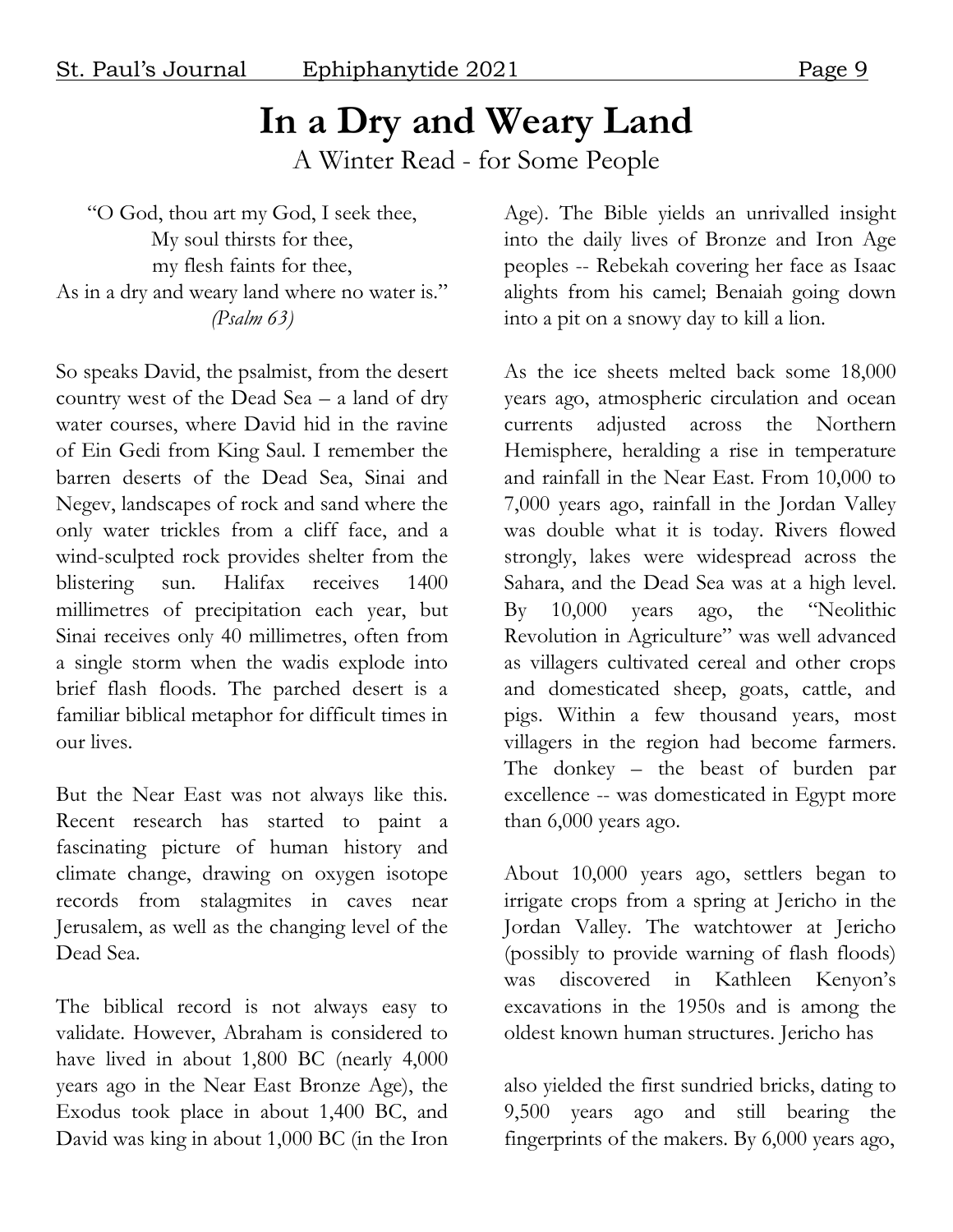the first cities were established in Mesopotamia, and irrigation canals crisscrossed the alluvial plains of the Tigris and Euphrates.

And then the rain fell away, at the whim of unpredictable westerly winds. By 5,000 years ago, the formerly well watered eastern Sahara was largely depopulated as people moved into the Nile Valley with its predictable flow from the Ethiopian Highlands. At the time of the Exodus, the Dead Sea was some 40 metres lower than it had been a thousand years earlier. The lake may have reached its lowest level during King David's reign, and it remained low through much of Old Testament times, starting to rise in about 400 BC when Nehemiah was rebuilding Jerusalem. Climate change across the Near East often had catastrophic consequences. A sudden climatic deterioration 8,200 years ago has been linked to vast flows of freshwater when Glacial Lake Agassiz broke out from Hudson Bay into the Atlantic. A major drought 4,200 years ago has been linked to the collapse of



*(The watchtower at Jericho, about 10,000 years old)*

the Akkadian Empire of Mesopotamia, as climate refugees fled the region and settlements were abandoned to the jackals.

There are many reasons why Abraham might have left Ur of the Chaldees: was drought among them?

Droughts and famines are all too familiar in the Old Testament narrative as an arid climate pushed farmers to the brink of survival. A severe famine in Canaan brought Joseph's brothers to Egypt in search of grain. Elijah meets the widow of Zarephath gathering sticks to cook a final meal before she and her son starved to death. Faced also with warfare, disease, and high infant mortality, the peoples of the Near East knew what it meant to live on the edge. Crying out to God in a dry and weary land was not just a metaphor.

We live in the well watered land of Nova Scotia, blessed with medical support, insurance, and a social net. But the Covid-19 pandemic has reminded us of our vulnerability. During this challenging time, the words of David may give us strength: "For thou hast been my help, and in the shadow of thy wings I sing for joy".

 *(below: an oasis in the Sinai Desert)* 



 *Submitted by Martin Gibling St. Paul's Parishioner and Musician*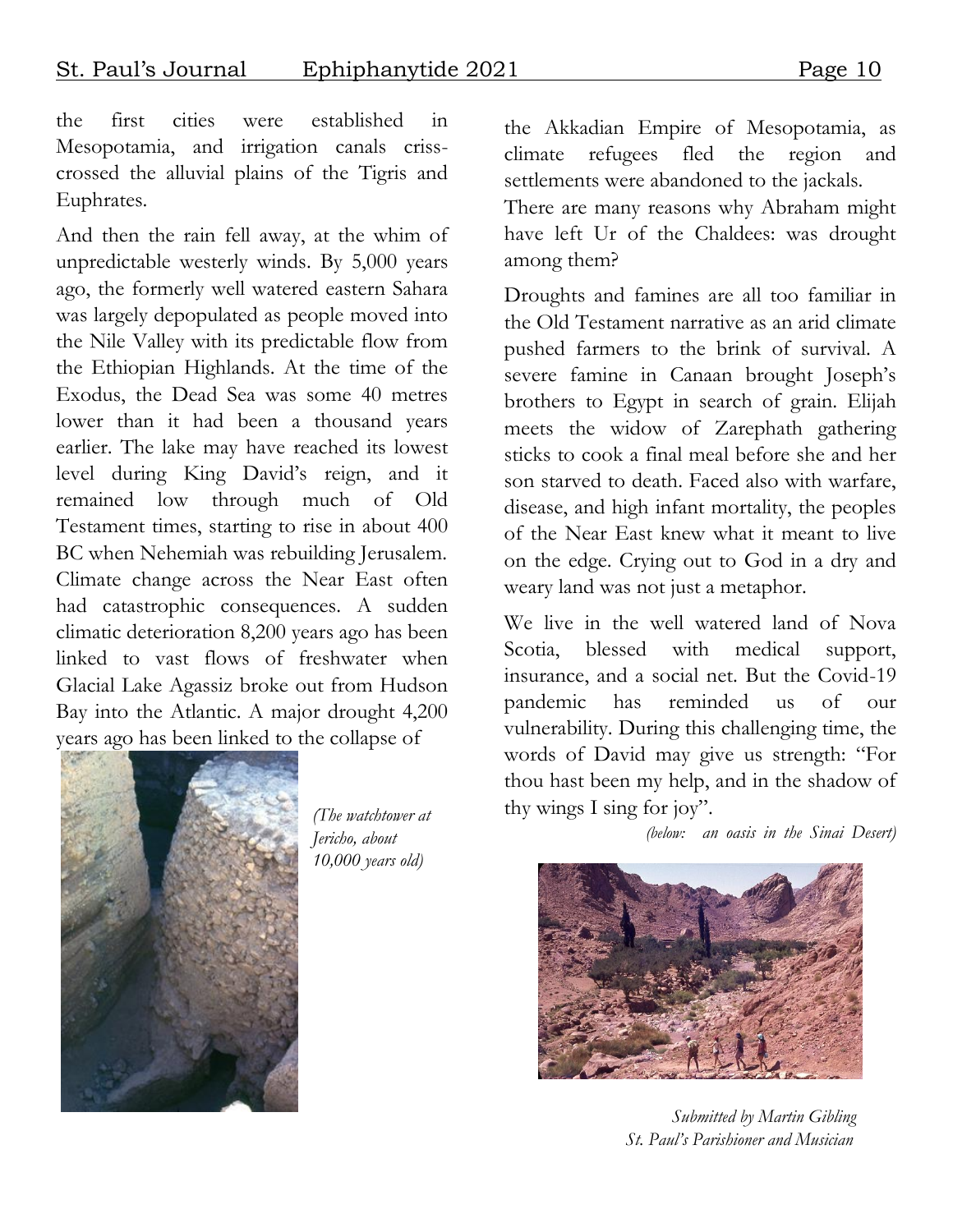#### **St. Paul's Church, Halifax Liturgies & Readings: Ash Wednesday to Pentecost 2021**

*26 January 2021* 

| 17 Feb.                | <b>Ash Wednesday</b> Purple   |                                   |                 | 11 am Eucharist BCP                                      | 6:30 pm Eucharist BAS      |
|------------------------|-------------------------------|-----------------------------------|-----------------|----------------------------------------------------------|----------------------------|
| Isaiah 58.1-12         |                               | Psalm 51                          |                 | II Cor. $5.16 - 6.10$                                    | Matthew 6.1-6; 16-21       |
| 21 Feb.                | <b>Lent 1</b> Purple          |                                   |                 | 10 am Eucharist BAS                                      |                            |
| Genesis 9:8-17         |                               | Psalm 25:1-10                     |                 | 1 Peter 3:18-22                                          | Mark 1:9-15                |
| 28 Feb.                | <b>Lent 2</b> <i>Purple</i>   |                                   |                 | 10 am Eucharist BCP                                      |                            |
| Genesis 17:1-16        |                               | Psalm 22:22-31                    |                 | Romans 4:13-25                                           | Mark 8:31-38               |
| 7 March                | <b>Lent 3</b> Purple          |                                   |                 | 10 am Eucharist BAS                                      | AGM                        |
| Exodus 20.1-17         |                               | Psalm 19                          |                 | I Corinthians 1.18-25                                    | John 2.13-22               |
| 14 March               | Lent 4 Purple                 |                                   |                 | 10 am Eucharist BCP                                      |                            |
| Numbers 21:4-9         |                               | Psalm 107                         |                 | Ephesians 2:1-10                                         | John 3:14-21               |
| 21 March               | Lent 5 Purple                 |                                   |                 | 10 am Eucharist BAS                                      |                            |
| Jeremiah 31:31-34      |                               | Psalm 119:9-16                    |                 | Hebrews 5:1-10                                           | John 12:20-33              |
| 28 March               | Palm Sunday Red               |                                   |                 | 10 am +Eucharist & Palm Procession BCP                   |                            |
| Isaiah 50:4-9a         |                               | Psalm 31:1-19                     |                 | Philippians 2:5-11                                       | Mark 11:1-11&15.1-47       |
| 31 March               | Holy Wednesday Red            |                                   |                 | 11am Holy Eucharist BCP                                  |                            |
| Hebrews 9.15-28        |                               | Psalm 102                         |                 | Luke 22.1-71                                             |                            |
| 1 April                | <b>Maundy Thursday</b> Red    |                                   |                 | 6 pm Holy Eucharist BAS                                  |                            |
| Exodus 12:1-14         |                               | Psalm 116                         |                 | 1 Corinthians 11:23-26                                   | John 13:1-17; 31b-35       |
| 2 April                | <b>Good Friday Bare</b>       |                                   |                 | 12 pm Liturgy of the Cross BAS                           |                            |
|                        |                               | Multiple biblical readings TBA    |                 |                                                          |                            |
| 3 April                | Holy Saturday White           |                                   |                 | 7 pm Easter Vigil BAS                                    |                            |
|                        |                               | Multiple biblical readings TBA    |                 |                                                          |                            |
| 4 April                | <b>Easter Sunday White</b>    |                                   |                 | 10 am +All-Ages Eucharist BAS                            |                            |
| Acts 10:34-43          |                               | Psalm 118:1-2; 14-24              |                 | 1 Corinthians 15:1-11                                    | Mark 16.1-8                |
| 11 April               |                               | <b>Octave Day of Easter</b> White |                 | 10 am Eucharist BCP                                      |                            |
|                        |                               |                                   |                 |                                                          |                            |
| Acts 4:32-35           |                               | Psalm 133                         |                 | 1 John 1:1-2:2                                           | John 20:19-31              |
| 18 April               | Easter 3 White                |                                   |                 | 10 am Eucharist BAS                                      |                            |
| Acts 3:12-19           |                               | Psalm 4                           |                 | 1 John 3:1-7                                             | Luke 24:36b-48             |
| 25 April               |                               |                                   |                 | 10 am Eucharist BCP                                      |                            |
| Acts 4:5-12            | Easter 4 White                | Psalm 23                          |                 | 1 John 3:16-24                                           | John 10:11-18              |
| 2 May                  | Easter 5 White                |                                   |                 | 10 am Eucharist BAS                                      |                            |
| Acts 8:26-40           |                               | Psalm 22:22-31                    |                 | 1 John 4:7-21                                            | John 15:1-8                |
| 9 May                  | Easter 6 White                |                                   |                 | 10 am Eucharist BCP                                      |                            |
| Acts 10:44-48          |                               | Psalm 98                          |                 |                                                          |                            |
|                        |                               |                                   | $10 \text{ am}$ | 1 John 5:1-6<br>Eucharist BAS                            | John 15:9-17               |
| 16 May<br>Acts 1:1-11  | <b>Ascension Sunday White</b> | Psalm 47                          |                 |                                                          | Luke 24.44-53              |
|                        |                               |                                   |                 | Ephesians 1.15-23<br>10 am +Youth & Adults Eucharist BCP |                            |
| 23 May                 | Pentecost Red                 | Psalm 104:25-35                   |                 | Acts 2:1-21                                              |                            |
| Ezekiel 37:1-14        | Trinity White                 |                                   |                 | 10 am Eucharist BAS                                      | John 15.26-27, 16.4b-15    |
| 30 May<br>Isaiah 6.1-8 |                               | Psalm 29                          |                 | Romans 8.12-17                                           |                            |
| 6 June                 | Pentecost 2 Green             |                                   |                 | 10 am Eucharist BCP                                      | John 3.1-17                |
| I Samuel 8.1-22        |                               | Psalm 138                         |                 | II Corinthians 4.13-5.5                                  | Mark 3.19b-35              |
| 13 June                | <b>Pentecost 3 Green</b>      |                                   |                 | 10 am Eucharist BAS                                      | $+$ <i>S.S</i> Celebration |

*\*Please note: however changing public health regulations may determine our forms of gathering, this is the schedule to be followed. +Liturgies potentially involving Youth and Children's roles; details will be determined closer to the date*